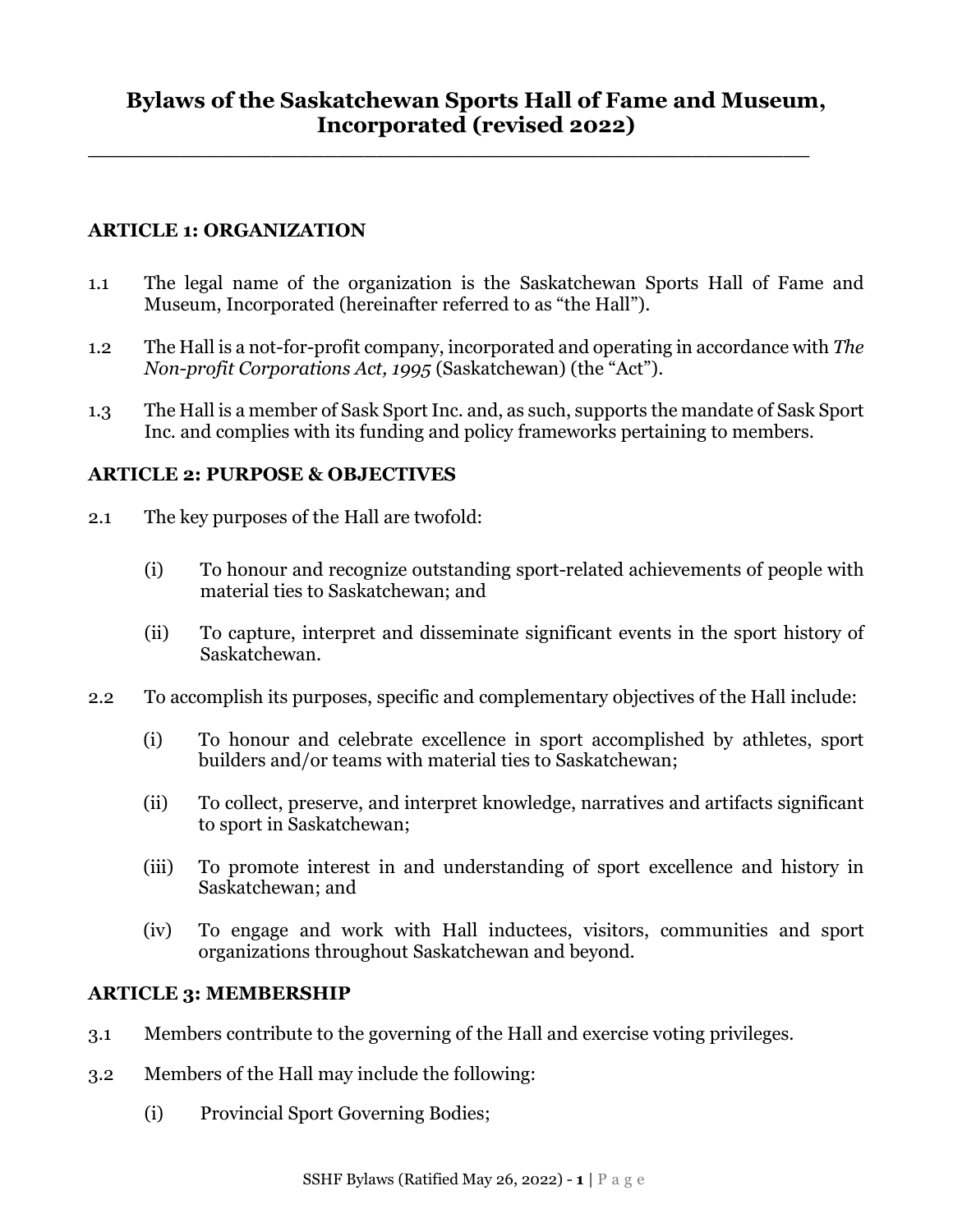- (ii) Satellite sports halls of fame and sport museums in Saskatchewan;
- (iii) Current members of the Board of the Hall;
- (iv) Past Board members of the Hall who completed at least one (1) term while serving on the Board within the previous five (5) year time period;
- (v) Individuals, families or corporations with three (3) years of paid dues in the Hall in the most recent four (4) years;
- (vi) Inductees to the Hall who receive a complimentary membership with voting privileges in the year of induction; paid dues are required thereafter to retain voting privileges in any given year.
- 3.3 Each voting member must be in good standing with the Hall and exercises one (1) vote, to be executed by the individual member, or by a staff or Board member or designated individual representing an organization, family, corporation, or team inductee.
- 3.4 Annual dues are determined by the Board of Directors and are not prorated or refundable.
- 3.5 A member or inductee may be expelled from the Hall by a vote of at least two-thirds of the full Board of Directors then in office. The Board shall send written notice to such a member or inductee and that member or inductee shall be afforded the opportunity to address concerns.
- 3.6 Expulsion of an inductee will result in the removal of all the inductee's photographs and artifacts from the Hall gallery and the individual's name will be struck from the cumulative list of inductees.

### **ARTICLE 4: MEETINGS OF THE MEMBERSHIP**

- 4.1 Meetings of the full voting membership of the Hall consist of the Annual General Meeting ("AGM") and additional Special Meetings, as required. Special business can be addressed in combination with the AGM.
- 4.2 The AGM of the Hall shall be called within three (3) months following the end of each fiscal year. Special meetings as deemed necessary may be convened by the Chair of the Board of Directors of the Hall or upon a written request of a minimum of ten (10) voting members.
- 4.3 Notice of the AGM and any special meetings shall be delivered or mailed to each voting member not less than fifteen (15) days before the meeting is to take place.
- 4.4 Seven (7) members shall constitute a quorum at the AGM and any special meetings of the voting members. If the number of voting members is reduced mid-meeting and falls below seven (7), the voting members present will represent quorum for the remainder of the meeting. If within half an hour from the time appointed for the meeting a quorum is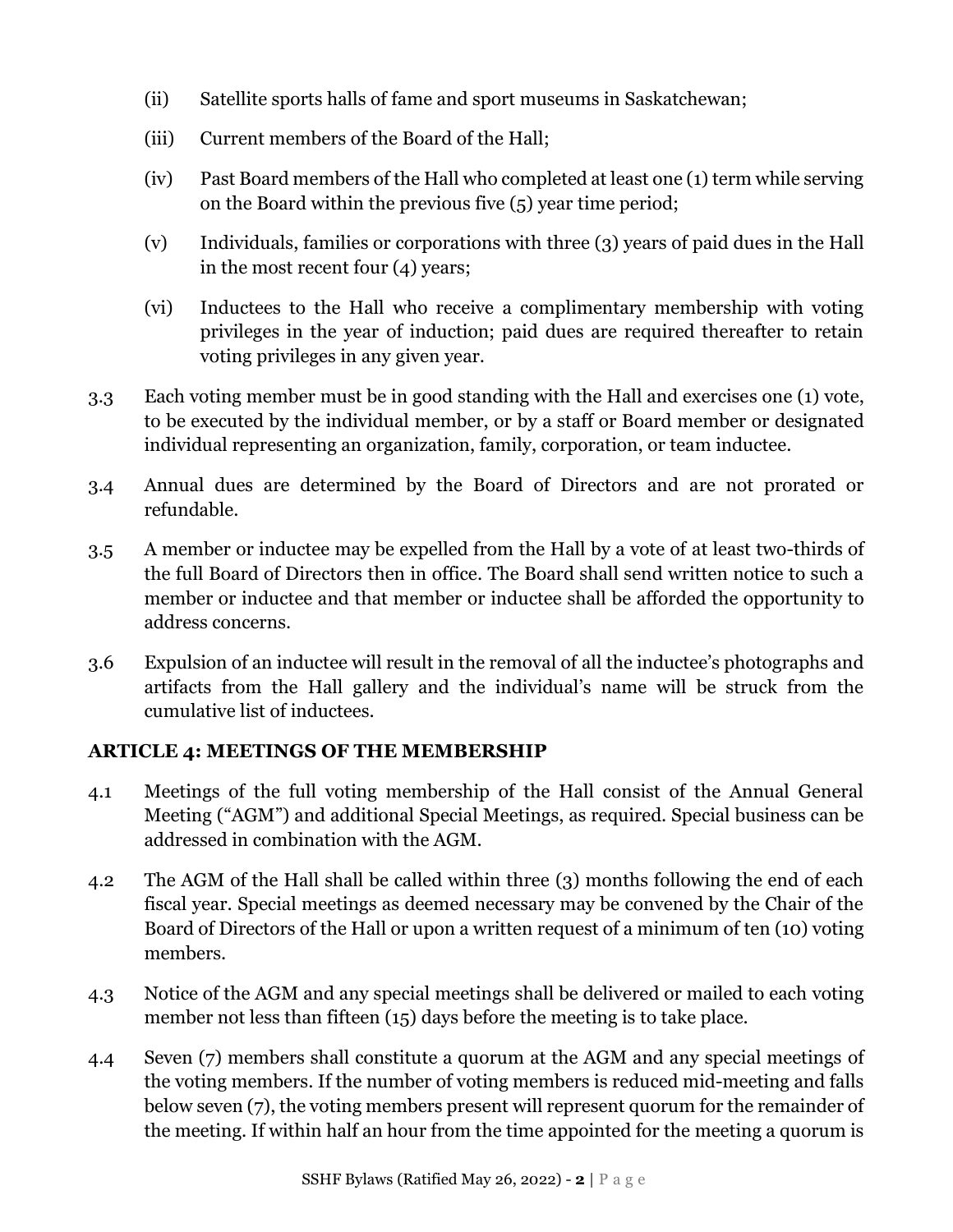not present, the meeting shall stand adjourned for seven (7) days at the same time and place and those present at the adjourned meeting shall constitute quorum.

- 4.5 Meetings of the voting members may be held in-person or by means of telephonic, electronic or other communication facility that permits all participants to communicate adequately with each other during the meeting and exercise their voting rights.
- 4.6 Each member has one (1) vote. Voting shall be by show of hands at in-person meetings except where a ballot is requested by at least one (1) member. Votes by proxy are not permitted. Electronic votes are permissible.

## **ARTICLE 5: BOARD OF DIRECTORS**

- 5.1 The Board of Directors of the Hall (hereinafter sometimes referred to as "the Board") is intended to be a policy governing board and perform its fiduciary responsibility within its means:
	- (i) Serving the best interests of the Hall;
	- (ii) Identifying the mission, goals and strategic priorities of the Hall;
	- (iii) Establishing policies and procedures;
	- (iv) Providing proper financial oversight and ensuring adequate resources for all operations of the Hall;
	- (v) Hiring, supervising and terminating, as necessary the Executive Director of the Hall;
	- (vi) Ensuring effective organizational and Board development, performance and planning;
	- (vii) Enhancing the Hall's public standing and profile;
	- (viii) Establishing the selection criteria and nomination and selection processes of nominees for each installation of the Hall; and
	- (ix) Ensuring legal and ethical integrity and accountability in all Hall operations.
- 5.2 The Board is to be comprised of a minimum of nine (9) and maximum of fourteen (14) Directors.
- 5.3 The Board endeavors to meet a minimum of four (4) times per year. Meetings may be held in-person or by means of telephonic, electronic or other communication facility that permits all participants to communicate adequately with each other during the meeting and exercise their voting rights. A simple majority of the Board constitutes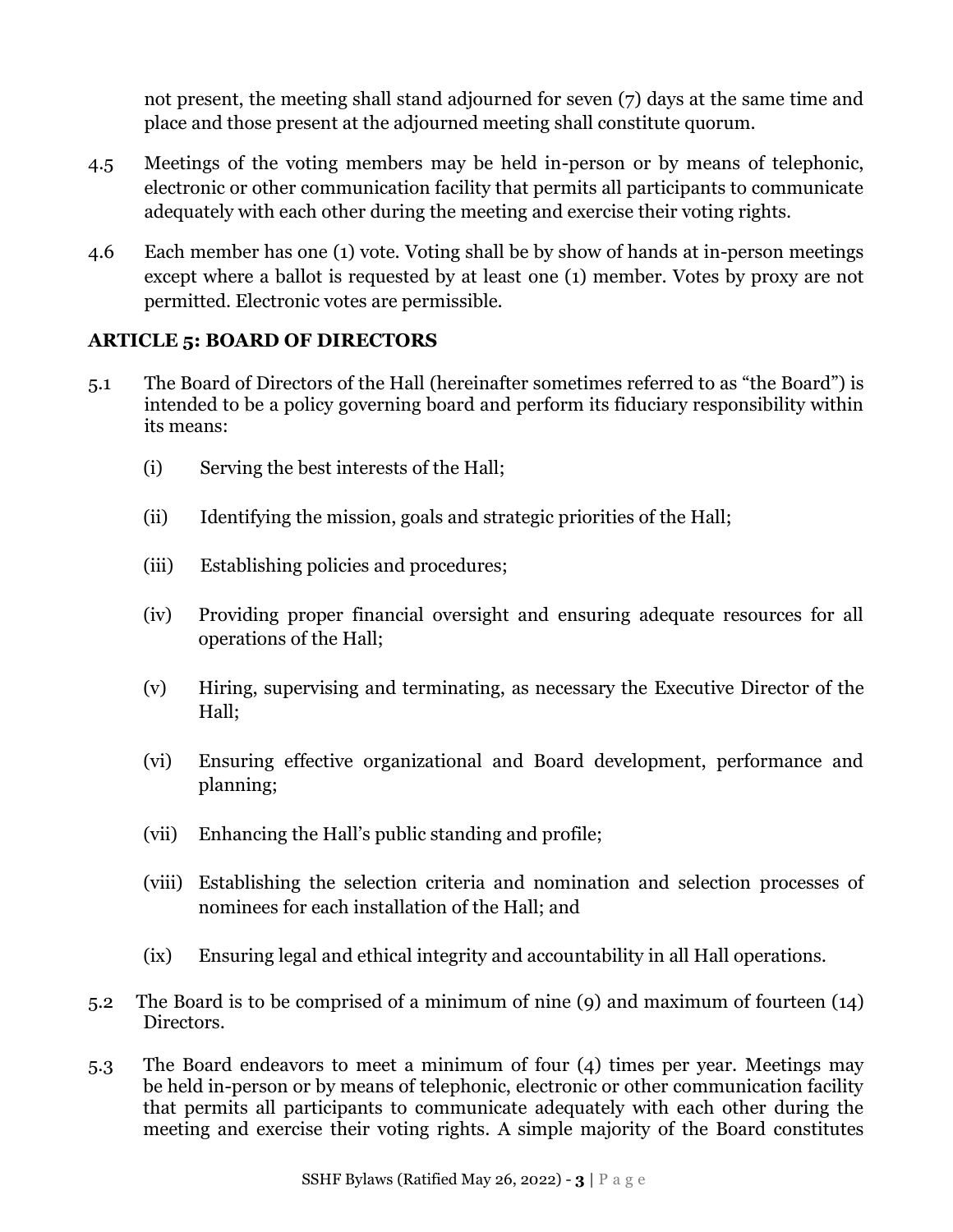quorum. Directors are expected to attend all meetings of the Board and the AGM.

- 5.4 Notice of meetings shall generally be provided to the Board at least seven (7) days prior to the date of the meeting. The Board of Directors may meet at any time, as needed or requested in writing by three (3) Directors, without the 7-day notice.
- 5.5 Directors are elected for a three (3) year term, renewable twice upon re-election. Upon completion of all three terms, no Director shall serve a fourth term until after at least a one-year hiatus from the Board.
- 5.6 In the event of a vacancy mid-term for any reason, the Board may appoint a replacement and the three-year term for this Director, if elected by the members, begins at the next AGM.
- 5.7 A vacancy on the Board will occur if a Director ceases to hold office as per the Act.
- 5.8 The Chair, acting in good faith, may request any Director to resign if their actions are contrary to the best interests of the Hall.
- 5.9 A Director may be removed from the Board by voting members at the AGM or a Special Meeting convened for that purpose.
- 5.10 The Board of Directors shall serve without remuneration.

# **ARTICLE 6: OFFICERS**

- 6.1 The Officers of the Hall consist of the Chair, Vice-Chair, and Treasurer. The Board may appoint additional officers from time to time as it deems appropriate.
- 6.2 The officers are appointed by the Board of Directors from the members of the Board at the first meeting of the new Board of Directors following the AGM.
- 6.3 The term of each officer position is generally one, two (2) year term, renewable annually thereafter.
- 6.4 Officers have all powers and authority corresponding to their respective position; the Board may add to or limit the duties of any officer, as needed.
- 6.5 The Chair of the Hall provides leadership in accomplishing the objectives and strategic priorities of the Hall; a minimum of one-year experience on the Board of the Hall is preferred as requisite for the Chair.
- 6.6 Upon completion of their term as Chair and as agreeable by both the outgoing Chair and the Board, the outgoing Chair may serve in an advisory capacity (without voting rights) as Past-Chair for up to two (2) years, during which time they may attend Board meetings.
- 6.7 The Vice-Chair of the Hall performs any or all the Chair's duties at the Chair's request or if the Chair is absent or unable to perform their duties.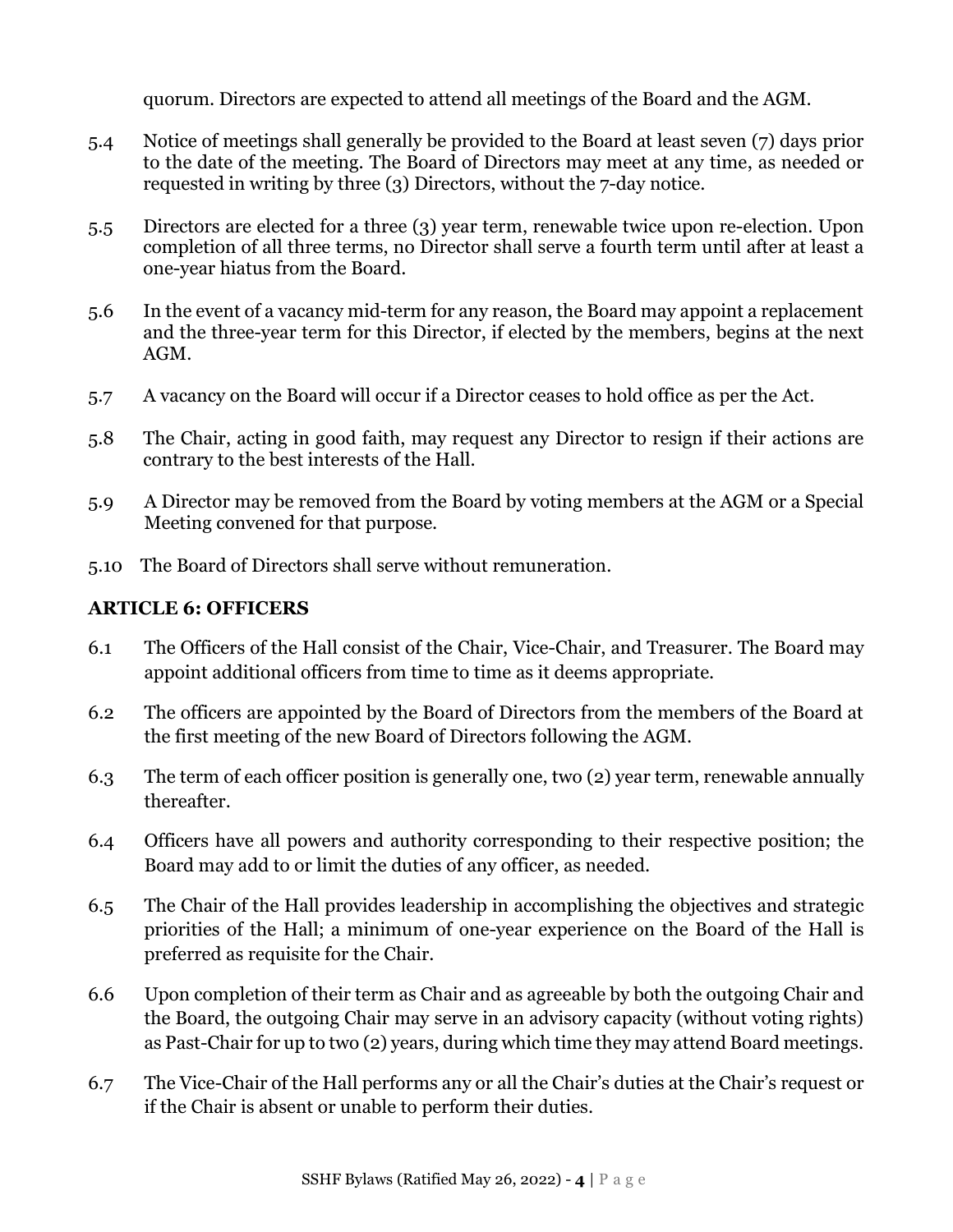- 6.8 The Treasurer of the Hall provides leadership in fiscal management of the Hall and ensures full and accurate accounts of the receipts and disbursements of the Hall are maintained.
- 6.9 In the event of a vacancy mid-term with respect to officer positions:
	- (i) If the Chair role becomes vacant, the Vice-Chair assumes the role of Chair for the remainder of the Chair's term, if ratified by the Board, and a new Vice-Chair is selected at the next meeting of the Board. If the Vice-Chair does not wish to assume the role of Chair, for whatever reason, an election will be called.
	- (ii) If the Treasurer position becomes vacant, given the requisite qualifications of this officer, the Board may appoint from within the current board members or recruit to fulfil this position.
- 6.10 Officers may be removed from their officer position by the Board, with or without cause, as deemed necessary.

# **ARTICLE 7: DELEGATION OF RESPONSIBILITIES**

- 7.1 The Board may delegate responsibilities to standing and/or ad hoc committees or individuals, as permitted by the Act.
- 7.2 Committees will generally be chaired or co-chaired by a member of the Board; ad hoc committees may be chaired by an individual approved by the Board. All chairs of committees are appointed by the Board.
- 7.3 Unless otherwise specified, committee recruitment of members with requisite skills and expertise is the responsibility of its chairperson and may be subject to approval of the Board.
- 7.4 Committees and individuals having designated responsibilities must keep written records of activities and report regularly to the Board. Furthermore, all decisions of committees are subject to ratification of the Board at the next regularly scheduled Board meeting.
- 7.5 In the event there is an investigation or dispute that involves the Board, the Board will appoint an independent chair.

### **ARTICLE 8: ADMINISTRATIVE AND FINANCIAL MATTERS**

8.1 The Hall utilizes an engraved seal bearing upon its face the words "SASKATCHEWAN SPORTS HALL OF FAME AND MUSEUM, INCORPORATED." The seal of the Hall is in